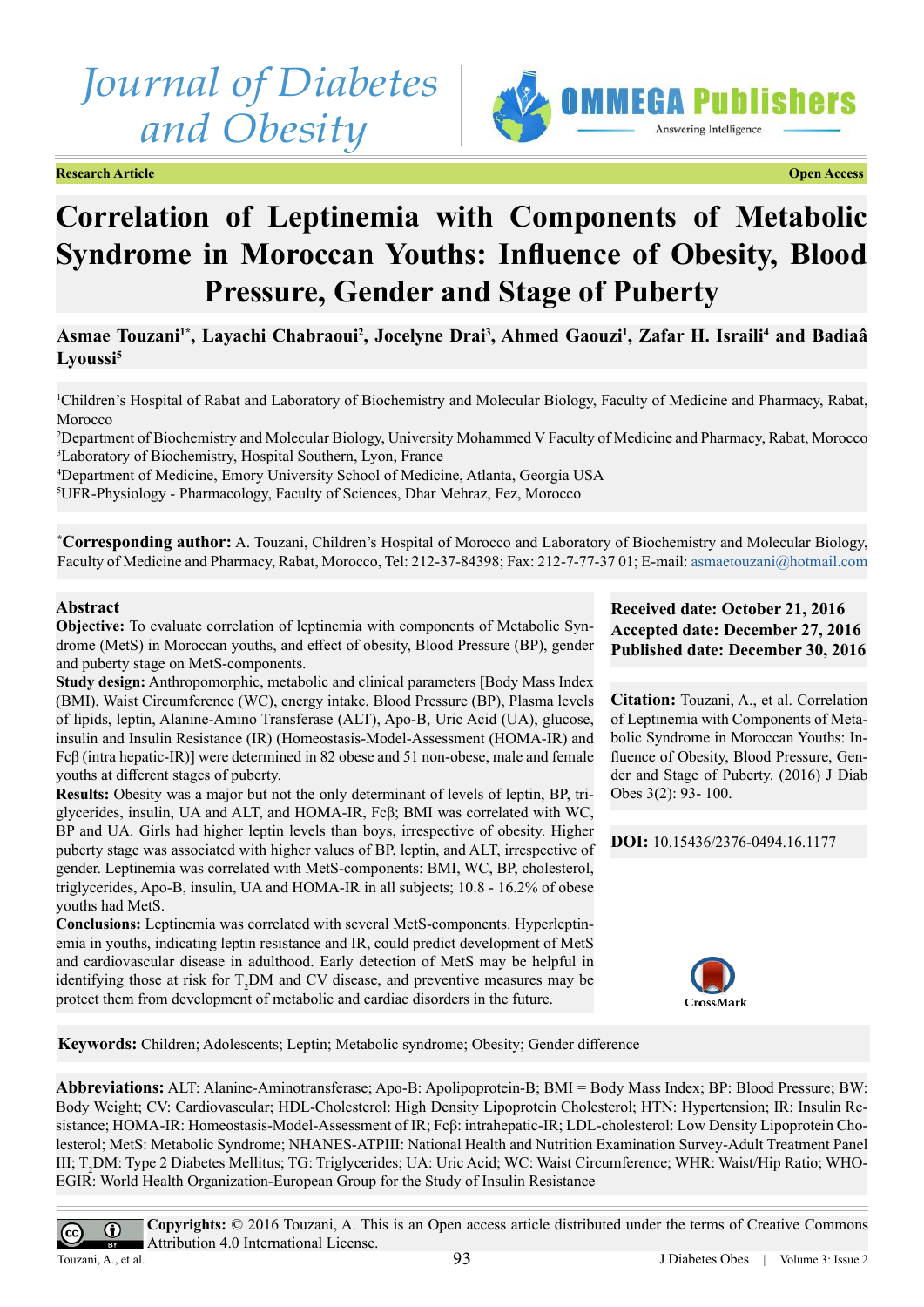# **Introduction**

The rising worldwide epidemic of obesity in adults (more than 1.9 billion overweight, over 600 million obese) and pediatric population (42 million children under the age of 5 overweight or obese)<sup>[\[1-4\]](#page-6-0)</sup> is quite alarming, since obesity, is associated with metabolic disorders, such as glucose intolerance and Insulin Resistance (IR), which are risk factors for Cardiovascular  $(CV)$  disease and mortality<sup>[\[5-7\]](#page-6-1)</sup>. The increased prevalence of obesity has also increased the incidence of Metabolic Syndrome (MetS) and Type 2 Diabetes Mellitus  $(T_2DM)$  not only in adults but also in the young[\[8,9\]](#page-7-0). MetS, also called insulin resistance syndrome and syndrome X, is one of the fastest growing health problem worldwide, and is a risk factor for not only CV disease, but also for stroke,  $T_2DM$ , chronic kidney disease, and all-cause mortality, it may also hasten the development of Hypertension (HTN)- and  $T_2DM$ -related complications<sup>[\[10\]](#page-7-1)</sup>. In addition to the clustering of the traditional metabolic abnormalities [visceral obesity, glucose intolerance, IR, atherogenic dyslipidemia (low levels of High-Density-Lipoprotein (HDL) – cholesterol, high levels of Low-Density-Lipoprotein (LDL)-cholesterol and Triglycerides (TG)] and elevated Blood Pressure (BP),many other CV-risk factors co-occur with MetS including leptinemia[\[11,12\]](#page-7-2), elevated levels of Uric Acid (UA)<sup>[\[8,12\]](#page-7-0)</sup>, Alanine-Aminotransfer-ase (ALT, a marker of liver function)<sup>[\[13\]](#page-7-3)</sup>, and Apolipoprotein B (Apo-B, reflecting the entire spectrum of pro-atherogenic lipid particles)<sup>[\[14\]](#page-7-4)</sup>.

Leptin a 16-kDa (cytokine-like) hormone expressed by the ob gene (on chromosome 7q31.3) and synthesized and secreted primarily by the white adipose tissue plays a key role in the regulation of Body Weight (BW) and metabolism by affect-ing food intake and energy expenditure<sup>[\[15\]](#page-7-5)</sup>. Hyperleptinemia an indicator of (selective) leptin resistance may cause IR and β-cell dysfunction increasing the risk of  $T_2DM$  and it may also play a role in the development of HTN and HTN-related end-organ damage, as well as obesity-associated CV disease[\[16-18\]](#page-7-6).

Leptin levels are higher in female adults and children as compared to male counter parts[\[19\]](#page-7-7) and in obese versus non-obese individuals<sup>[\[11,19\]](#page-7-2)</sup>. Previous studies have shown that leptin levels increase with puberty stage much more in girls than in boys<sup>[\[20\]](#page-7-8)</sup> and that leptin might play an important role during the initial stage of puberty and it effect on sexual development is more pre-dominant in girls than in boys<sup>[\[20\]](#page-7-8)</sup>. Relationships between circulating leptinemia, gonadal steroids, BMI and different stages of pubertyin healthy boys and girls have also been described $[21-23]$ .

We have previously shown that leptin levels are cor-related with some components of MetS in adults<sup>[\[11\]](#page-7-2)</sup>. The present study aimed at determining the influence of obesity, gender and stage of puberty on some components of MetS and their relationship with leptinemia in male and female, obese and non-obese Moroccan children and adolescents. The data obtained will help in establishing if leptinemia can be a biomarker to predict development of MetS,  $T_2DM$ , and CV disease in later life of obese youths. Also, if youths are identified with MetS preventive measures may be taken which may be able to protect them from development of metabolic and cardiac disorders in the future.

# **Methods and Procedures**

#### **Study subjects**

The study population consisted of 82 obese children and adolescents (27 females, 55 males), aged  $10.1 \pm 4.0$  yr (range 10 months to 18.6 years), average weight  $55.0 \pm 21.0$  kg and average Body Mass Index (BMI)  $27.5 \pm 5.2$  kg/m<sup>2</sup> (range 19.8 to 47.0 kg/m<sup>2</sup>), with average BMI-z score of  $4.25 \pm 1.79$ . The obese individuals were selected after screening the patients visiting the paediatric endocrinology clinic. Obesity was defined as  $BMI > 97<sup>th</sup>$  percentile for chronological age [French reference population curves and doorstep as established by the International Obesity Task Force<sup>[[24]</sup>. The control (non-obese) group consisted of 51 subjects (30 females, 21 males) matched for age and gender with the obese individuals [average age  $9.9 \pm 4.8$ ] years (range 10 months to 20 years), average weight  $30.6 \pm 15.0$ kg, average BMI  $16.1 \pm 2.4$  kg/m<sup>2</sup> with average BMI-z score of  $0.42 \pm 0.86$ .

**IMMFGA Puhlist** 

The eligibility criteria included absence of physical disability, pregnancy or diabetes. The study, approved by the institutional review board, adheres to the ethical principles of "Dec-laration of Helsinki"<sup>[\[25\]](#page-7-11)</sup>. Informed written consent was obtained from participants and/or parents/legal guardians of minors.

# **Methods and procedures**

Subjects (with permission of parents of children and adolescents) were invited to the clinic to obtain anthropomorphic parameters (BW, height, waist and hip circumference), and dietary history. Waist Circumference (WC) was measured around the shortest circumference of the trunk while hip circumference across the maximum width of the hips, Waist/Hip Ratio (WHR, marker of weight distribution) was calculated. BMI was calculated as: BW  $(kg)/height$ -squared  $(m<sup>2</sup>)$ . Puberty stage, ascertained by Tanner criteria for breast development in fe-males<sup>[\[26\]](#page-7-12)</sup>, and genital development in males<sup>[\[27\]](#page-7-13)</sup>, was assigned by physical examination (Tanner staging). It was also assessed by measurement of plasma estradiol, testosterone, and pituitary-gonadal axis hormones.

The food-intake data (24-hr recall) were evaluated by a dietitian for energy intake at baseline. A method was designed to determine food and nutrient consumed and translate the data to energy intake by measuring the portion size and composition (carbohydrates, fat, protein) of each food and nutrient and calculating the total energy intake by the formula: each gram of carbohydrate and protein contributing to 4 kcal, and each gram of fat to 9 kcal.

Systolic and diastolic BP was measured in a sitting position after 5 min of rest using a mercury sphygmomanometer and appropriate sized cuff.

Fasting (12 hr) blood samples were drawn and serum was obtained for determination of metabolic/clinical parameters [glucose, lipids (total-cholesterol, HDL-cholesterol, LDL-cholesterol), and triglycerides, ALT, Apo-B, and UA]. Glucose, lipids, ALT and UA were measured by standard enzymatic methods. Apo-B was determined by immune turbidimetry (Hitachi Analyzer-Kits: Boehringer-Mannheim). LDL-cholesterol was calcu-lated by Friedewald's formula<sup>[\[28\]](#page-7-14)</sup>: LDL = TC - HDL - TG/5.0 (mg/dL). Serum leptin and insulin levels were determined by ELISA (Biochemistry Service, Hospital-Southern, Lyon, France), IR was ascertained by homeostasis-model-assessment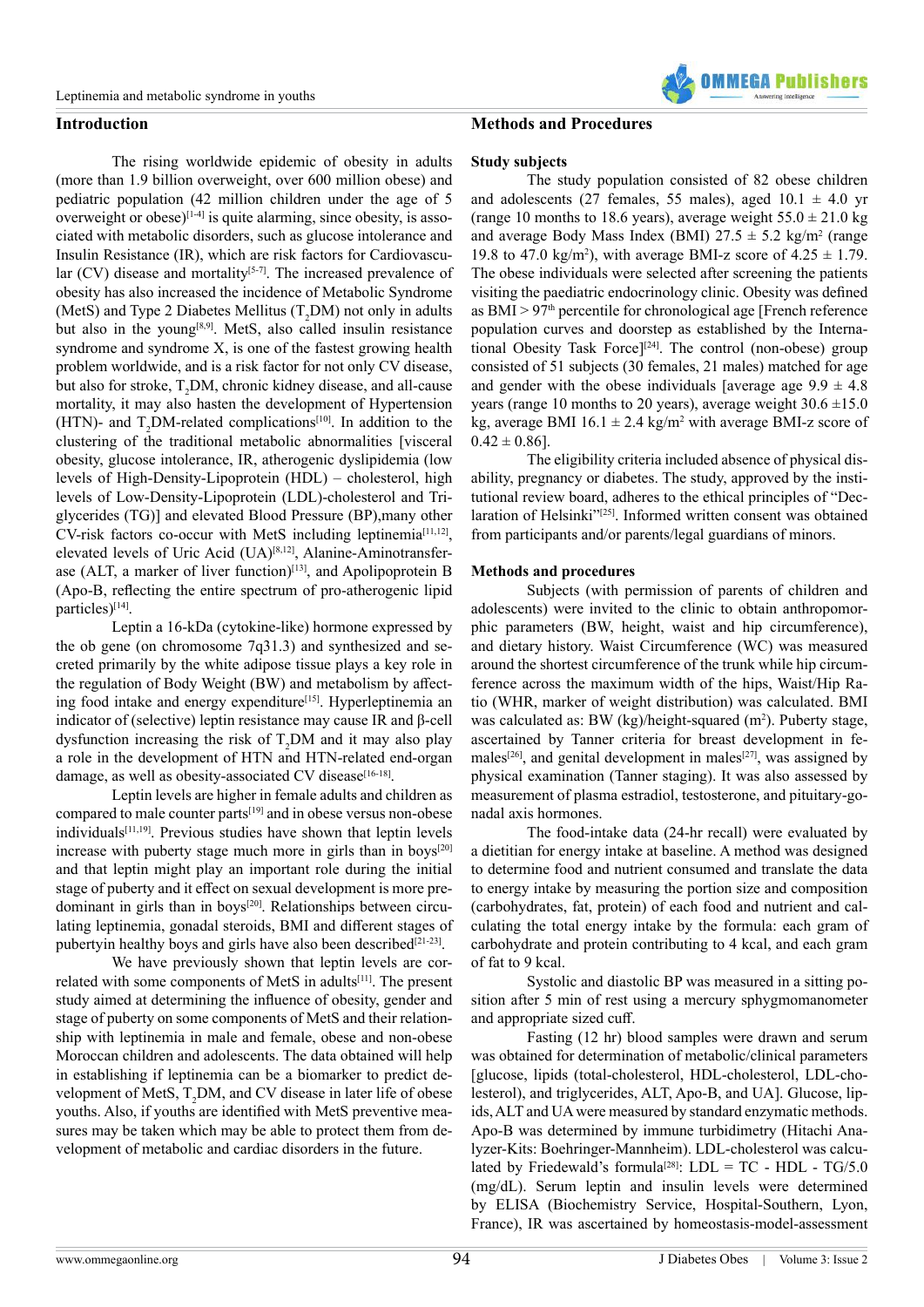

ratio (HOMA-IR) and Fcβ index (marker of intra-hepatic-IR) using fasting serum insulin ( $\mu$ U/mL) and glucose (mmol/L): HOMA-IR = (insulin x glucose)/22.5,  $Fc\beta = 20$  x (insulin/glucose) - 3.5. BMI z-scores, reflecting the standard deviation score for the age- and sex-appropriate BMI distribution, were calculated as  $z = (X-u)/\sigma$ , where  $X = raw$  score to be standardized, u = mean of the values, and  $\sigma$  = standard deviation.

Modified criteria from the NHANES-ATPIII and the World Health Organization-European Group for the Study of Insulin Resistance (WHO-EGIR) were applied to classify the obese youths as having MetS, if they met any three of the following criteria adjusted for age, gender and ethnicity: BMI > 97<sup>th</sup> percentile (BMI z-score  $>$  2), WC  $>$  75<sup>th</sup> percentile, fasting glucose  $>100$  mg/dL, TG  $> 90<sup>th</sup>$  percentile, HDL-cholesterol  $<$  $10<sup>th</sup>$  percentile, LDL-cholesterol > 130 mg/dL, systolic or diastolic  $BP > 90<sup>th</sup>$  percentile<sup>[\[29\]](#page-7-15)</sup>.

#### **Statistical analysis**

The data were analyzed with SPSS.12 statistical software. Qualitative variables were expressed as mean ± standard deviation. Group means were compared using the Student's t test. Relationships between different variables were determined by multiple linear regression analysis, a P value < 0.05 was taken as the level of statistical significance.

# **Results**

#### **Anthropometric, clinical and metabolic parameters**

**Effect of obesity:** The measured anthropometric, clinical and biological parameters of 82 obese and 51 control (non-obese) subjects are summarized in Table 1. The mean age of subjects in the two groups was similar, however, the mean BW ( $55 \pm 21$  kg) *vs.*  $31 \pm 15$  kg,  $p < 0.001$ ), BMI  $(27.5 \pm 5.2$  kg/m<sup>2</sup> *vs.*  $16.1 \pm 2.4$  $\text{kg/m}^2$ , p < 0.001), WC (83  $\pm$  15 cm *vs.* 60  $\pm$  10 cm, p < 0.001), WHR ( $p < 0.001$ ), and energy intake (3423  $\pm$  680 kcal/day vs  $1833 \pm 549$  kcal/day,  $p < 0.001$ ), as well as BP (113  $\pm$  19 mmHg *vs.*  $103 \pm 16$  mmHg,  $p < 0.01$ ) and IR-HOMA  $(1.90 \pm 1.3$  mU/ mmol.Lvs.  $1.10 \pm 0.70$  mU/mmol.L,  $p < 0.01$ ) were significantly higher in obese versus non-obese youths (Table 1). The concentration of total-cholesterol  $(1.73 \pm 0.37 \text{ g/L} \text{ vs. } 1.62 \pm 0.28 \text{ g/L}$ , P < 0.001), TG (0.97  $\pm$  0.61 g/L *vs.* 0.68  $\pm$  0.25 g/L, p < 0.001), insulin (9.3 ± 5.9 mU/mL *vs.* 4.5 ± 3.3 mU/mL, p < 0.001), leptin  $(29.2 \pm 21.2 \text{ ng/mL vs. } 3.7 \pm 0.7 \text{ ng/mL}, p < 0.001)$ , ALT  $(23.7)$  $\pm$  15.6 U/L *vs.* 10.8  $\pm$  4.6 U/L, p < 0.001) and UA (41.0  $\pm$  16.7 mg/L *vs.*  $28.9 \pm 8.3$  mg/L) were also higher, but HDL-cholesterol levels were lower  $(0.48 \pm 0.14 \text{ g/L} \text{ vs. } 0.55 \pm 0.10 \text{ g/L}, \text{ p}$  < 0.05) in obese than in non-obese individuals (Table 1). Plasmalevels of glucose, LDL-cholesterol and Apo-B were not different in the two groups (Table 1). There was a high incidence of IR (as determined by HOMA-IR) in the obese individuals.

**Table 1:** Anthropometric, metabolic and clinical parameters in non-obese and obese subjects.

| Parameter                | Non-obese<br>subjects | Obese subjects               | Non-obese<br>males | <b>Obese males</b>               | Non-obese<br>females          | <b>Obese females</b>                      |  |
|--------------------------|-----------------------|------------------------------|--------------------|----------------------------------|-------------------------------|-------------------------------------------|--|
| ${\bf N}$                | 51                    | 82                           | 21                 | 55                               | 30                            | 27                                        |  |
| Age (yr)                 | $9.9 \pm 4.8$         | $10.1 \pm 4.0$               | $7.6 \pm 4.6$      | $10.2 \pm 3.5$ \$                | $11.2 \pm 4.2$ \\             | $9.7 \pm 4.8$                             |  |
| BW (kg)                  | $31 \pm 15$           | $55 \pm 21$                  | $24.0 \pm 12.9$    | $54.9 \pm 19.8$ <sup>%</sup>     |                               | $55.2 \pm 24.7^s$                         |  |
| BMI $(kg/m2)$            | $16.1 \pm 2.4$        | $27.5 \pm 5.2$               | $15.3 \pm 1.8$     | $26.8 \pm 4.1^{\&}$              | $16.6 \pm 2.6$                | $29.0 \pm 6.8$                            |  |
| <b>BMI-z score</b>       |                       |                              | $-1.18 \pm 1.53$   | $4.07 \pm 1.53$ <sup>&amp;</sup> | $0.61 \pm 1.06$               | $4.80 \pm 2.50$ <sup>&amp;&amp;</sup>     |  |
| $WC$ (cm)                | $60 \pm 10$           | $83 \pm 15^*$                | $56 \pm 10$        | $82 \pm 15$ %                    | $63 \pm 8$                    | $85 \pm 15$ \$                            |  |
| <b>WHR</b>               | $0.84 \pm 0.09$       | $0.91 \pm 0.08^{\circ}$      | $0.88 \pm 0.11$    | $0.91 \pm 0.09$                  | $0.82 \pm 0.08$ <sup>\$</sup> | $1.00 \pm 0.41$                           |  |
| Systolic BP (mmHg)       | $103 \pm 16$          | $113 \pm 19^e$               | $89 \pm 36$        | $114 \pm 18\%$                   | $103 \pm 12$                  | $112 \pm 20^{11}$                         |  |
| Diastolic BP (mmHg)      | $63 \pm 12$           | $70 \pm 14^*$                | $62 \pm 16$        | $69 \pm 13$                      | $64 \pm 9$                    | $70 \pm 12^{11}$                          |  |
| Total-cholesterol (g/L)  | $1.62 \pm 0.28$       | $1.73 \pm 0.37^{\circ}$      | $1.61 \pm 0.30$    | $1.72 \pm 0.46$                  | $1.62 \pm 0.26$               | $1.72 \pm 0.40$                           |  |
| HDL-cholesterol (g/L)    | $0.55 \pm 0.10$       | $0.48 \pm 0.14^*$            | $0.52 \pm 0.07$    | $0.47 \pm 0.19$                  | $0.55 \pm 0.11$               | $0.50 \pm 0.13$                           |  |
| LDL-cholesterol (g/L)    | $1.09 \pm 0.26$       | $1.02 \pm 0.31$              | $1.14 \pm 0.29$    | $1.02 \pm 0.30$                  | $1.05 \pm 0.23$               | $0.99 \pm 0.34$                           |  |
| Triglycerides (g/L)      | $0.68 \pm 0.25$       | $0.97 \pm 0.61^*$            | $0.64 \pm 0.22$    | $0.93 \pm 0.53$ <sup>§</sup>     | $0.71 \pm 0.26$               | $1.02 \pm 0.75$ <sup>##</sup>             |  |
| Leptin (ng/mL)           | $3.7 \pm 0.7$         | $29.2 \pm 21.2$ <sup>+</sup> | $1.0 \pm 0.7$      | $24.4 \pm 17.4$ <sup>&amp;</sup> | $6.0 \pm 5.8$ <sup>++</sup>   | $39.9 \pm 29.0***$                        |  |
| Insulin (mU/mL)          | $4.5 \pm 3.3$         | $9.3 \pm 5.9$ <sup>+</sup>   | $2.7 \pm 1.6$      | $8.4 \pm 5.1^{\&}$               | $5.8 \pm 3.5^{**}$            | $11.2 \pm 7.2$ <sup>&amp;&amp;</sup>      |  |
| Glycemia (mg/dL)         | $86 \pm 11$           | $85 \pm 17$                  | $85 \pm 9$         | $83 \pm 19$                      | $88 \pm 13$                   | $87 \pm 12$                               |  |
| HOMA-IR (mU/mmol.L)      | $1.10 \pm 0.70$       | $1.90 \pm 1.3^{\circ}$       | $0.58 \pm 0.37$    | $1.74 \pm 1.09$ <sup>&amp;</sup> | $1.31 \pm 0.75$ <sup>++</sup> | $2.42 \pm 1.59$ <sup>\$,%%</sup>          |  |
| $Fc\beta$ (mU/mmol.L)    | $21.6 \pm 15.8$       | $32.0 \pm 25.3^*$            | $23.2 \pm 6.2$     | $28.4 \pm 20.4^{\epsilon}$       | $21.6 \pm 15.8$ <sup>**</sup> | $40.3 \pm 30.6$ **, $\epsilon$ $\epsilon$ |  |
| ALT (U/L)                | $10.8 \pm 4.6$        | $23.7 \pm 15.6$ <sup>+</sup> | $13.1 \pm 5.3$     | $24.4 \pm 17.4\%$                | $9.2 \pm 3.3$ <sup>++</sup>   | $21.7 \pm 11.5$ **                        |  |
| Apo-B $(g/L)$            | $0.82 \pm 0.27$       | $0.92 \pm 0.16$              | $0.82 \pm 0.27$    | $0.93 \pm 0.15$                  | $0.83 \pm 0.29$               | $0.90 \pm 0.17$                           |  |
| $UA$ (mg/L)              | $28.9 \pm 8.3$        | $41.0 \pm 16.7$ <sup>*</sup> | $30.4 \pm 8.8$     | $42.8 \pm 18.0\%$                | $27.7 \pm 7.8$                | $37.3 \pm 13.2$ <sup>\$</sup>             |  |
| Energy intake (kcal/day) | $1833 \pm 549$        | $3423 \pm 680^+$             | $1691 \pm 485$     | $3459 \pm 723$ <sup>&amp;</sup>  | $2074 \pm 503$ <sup>++</sup>  | $3347 \pm 586^{\text{t}}$                 |  |

The values are Mean  $\pm$  standard deviation.

For abbreviations, see text.

Statistical significance:

All subjects--non-obese versus obese: \*P < 0.05; \*P < 0.01; \*P < 0.005; \*P < 0.001

Males--non-obese versus obese:  $P < 0.05$ ;  $P < 0.01$ ;  $P > 0.005$ ;  $P < 0.001$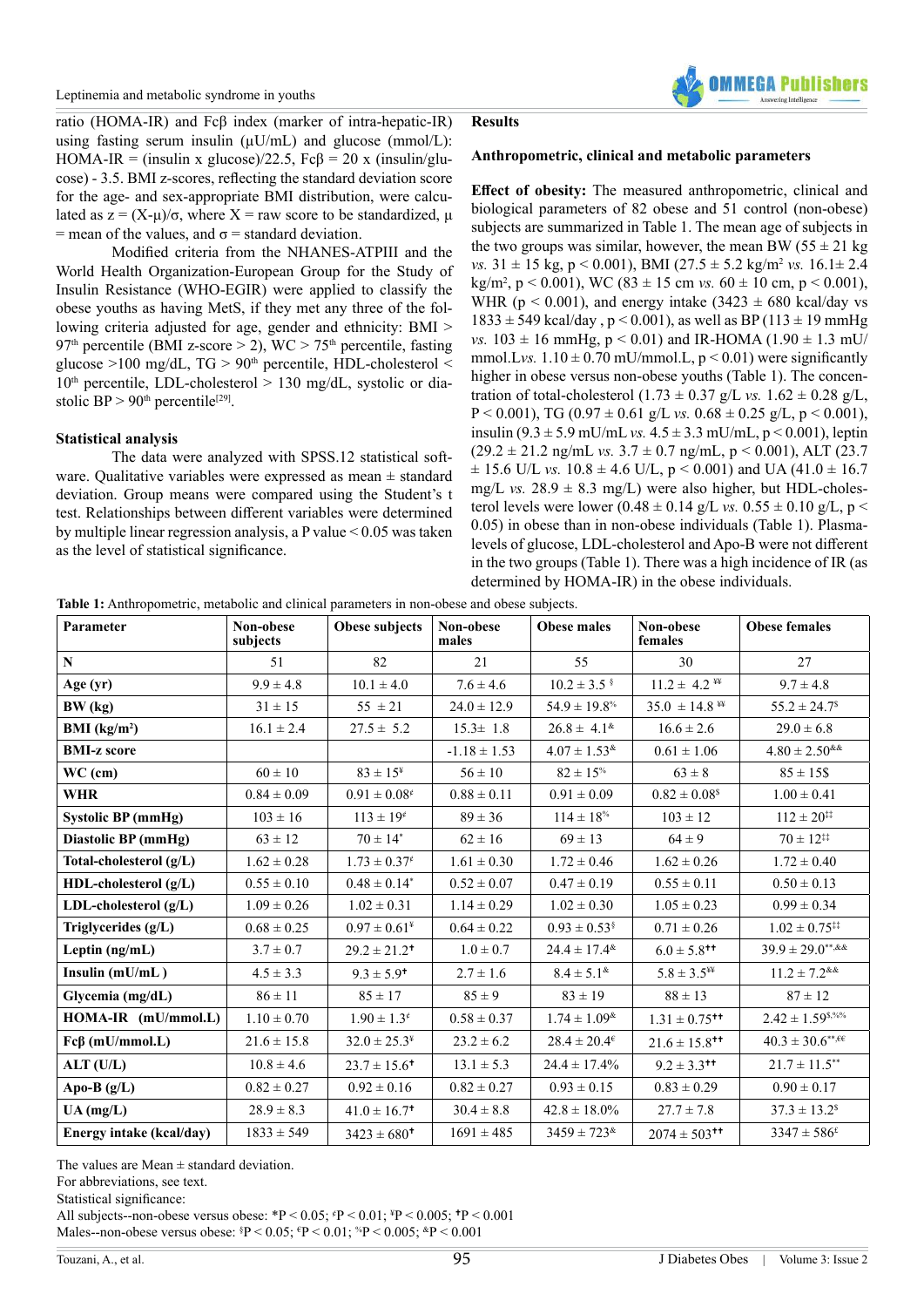

Females--non-obese versus obese:  $\frac{1}{2}P < 0.05$ ;  $P < 0.01$ ;  $\frac{1}{P} < 0.005$ ;  $$^{86}$ p < 0.001 Non-obese males versus non-obese females:  $\frac{\dot{\epsilon}}{P}$  < 0.05; \geq \epsilongle \epsilongle \epsilongle \epsilongle \epsilongle \epsilongle \epsilongle \epsilongle \epsilongle \epsilongle \epsilongle \epsilongle \epsilong  $0.005$ ; \*\*p < 0.001 Obese males versus obese females:  $^{6}P < 0.05$ ;  $^{60}P < 0.01$ ;  $^{60}P < 0.005$ ;  $\text{#}\uparrow$  = 0.001

When grouped according to gender, obese males and females still had higher BW, BMI, WC, energy intake, systolic BP, and levels of TG, leptin, insulin, ALT and UA, and IR than their non-obese cohorts (Table 1).

### **Gender differences**

Among the non-obese subjects, BW, BMI, WHR, energy intake and levels of leptin, insulin, UA, and IR were higher, and ALT lower in girls than in boys, there was no gender difference in BP, and levels of glucose, lipids, TG and Apo-B. In obese subjects, girls had higher levels of leptin  $(39.9 \pm 29.0 \text{ ng/mL}$  vs 24.4  $\pm$  17.4 ng/mL, p < 0.001), ALT and IR (HOMA-IR: 2.42  $\pm$ 1.59 mU/mmol.L *vs.* 1.74 ± 1.09 mU/mmol.L, p < 0.01, Fcβ :  $40.3 \pm 30.6$  mU/mmol.L *vs.*  $28.4 \pm 20.4$  mU/mmol.L,  $p < 0.05$ ) than boys. But, gender had no effect on all other parameters (Table 1).

**Effect of obesity and pubertal stage:** Non-obese subjects in the higher puberty stage (IV-V) were older and had significantly

higher BW, BMI, systolic BP, energy intake, as well as levels of insulin and leptin, and IR, and lower Apo-B as compared to nonobese lower puberty stage (I-III) individuals, puberty status had no effect on diastolic BP and plasma levels of glucose, lipids, triglycerides, ALT and UA (Table 2). Obese subjects in the higher puberty stage had significantly higher BW, BMI and WHR, and levels of insulin  $(12.2 \pm 6.7 \text{ mU/mL vs. } 8.2 \pm 5.3 \text{ mU/mL p})$  $< 0.01$ , p  $< 0.001$ ), leptin (35.1  $\pm$  19.2 ng/mL *vs.* 25.2  $\pm$  16.4 ng/ mL,  $p < 0.001$ ) and IR (HOMA-IR:  $2.51 \pm 1.42$  mU/mmol.L *vs.* 1.7 ± 1.2 mU/mmol.L, p < 0.05, Fcβ: 37.4 ± 19.2 mU/mmol.L *vs.*  $28.7 \pm 27.6$  mU/mmol.L,  $p < 0.05$ ) but lower Apo-B than those at the lower puberty stage. However, puberty stage had no effect on energy intake, diastolic BP, and levels of glucose, lipids, TG, UA and ALT (Table 2).

At the same low puberty stage, the obese individuals were older and had significantly higher BW, BMI, WC and systolic BP, energy intake, as well as levels of leptin, insulin, IR, ALT and UA compared to the non-obese subjects, but, obesity had no effect on the lipid profile, Apo-B and glycemia. At the same high puberty stage, the obese individuals were younger, and their BW, BMI, WC, WHR, BP, caloric intake, and levels of TG, leptin, insulin, IR, ALT, Apo-B and UA were higher, and HDL-cholesterol lower compared to the non-obese individuals (Table 2).

|                               |                                               | <b>Puberty Stage I-III</b>   |                                                    | <b>Puberty Stage IV-V</b>                                                                                                                                                                                                                        | Obese subjects        |                               |  |
|-------------------------------|-----------------------------------------------|------------------------------|----------------------------------------------------|--------------------------------------------------------------------------------------------------------------------------------------------------------------------------------------------------------------------------------------------------|-----------------------|-------------------------------|--|
| Parameter                     | Non-obese<br>subjects                         | Obese subjects               | Non-obese<br>subjects                              | Obese subjects                                                                                                                                                                                                                                   | Without<br><b>HTN</b> | With<br><b>HTN</b>            |  |
| $\mathbf N$                   | 34                                            | 54                           | 17                                                 | 20                                                                                                                                                                                                                                               | 74                    | $\overline{4}$                |  |
| Age (yr)                      | $6.9 \pm 3.3$                                 | $10.2 \pm 3.9$ <sup>+</sup>  | $14.8 \pm 2.3^{\text{f}}$                          | $11.8 \pm 3.7$ <sup>§</sup>                                                                                                                                                                                                                      | $9.8 \pm 3.8$         | $12.8 \pm 4.2$                |  |
| BW (kg)                       | $22 \pm 8$                                    | $52\pm18^{\rm o}$            | $47 \pm 10^{2}$                                    | $70 \pm 23^{\text{++},\epsilon}$                                                                                                                                                                                                                 | $52 \pm 19$           | $79 \pm 24$ <sup>ee</sup>     |  |
| BMI $(kg/m2)$                 | $14.9 \pm 1.5$                                | $26.4 \pm 3.7^*$             | $18.2 \pm 12.3$ <sup>\$</sup>                      | $31.3 \pm 6.7$ <sup>44,%</sup>                                                                                                                                                                                                                   | $27.0 \pm 4.7$        | $33.0 \pm 7.1$ <sup>ee</sup>  |  |
| $WC$ (cm)                     | $56 \pm 7$                                    | $79 \pm 14^{\circ}$          | $67 \pm 8^s$                                       | $92 \pm 17$ <sup>ee,%</sup>                                                                                                                                                                                                                      | $81 \pm 13$           | $90 \pm 28$                   |  |
| <b>WHR</b>                    | $0.87\pm0.09$                                 | $0.91 \pm 0.08$              | $0.78 \pm 0.05$                                    | $1.10 \pm 0.40$ <sup>§</sup>                                                                                                                                                                                                                     | $0.94 \pm 0.25$       | $0.92 \pm 0.02$               |  |
| <b>Systolic BP (mmHg)</b>     | $99 \pm 15$                                   | $110 \pm 18^{\circ}$         | $110 \pm 13^{11}$                                  | $12.6 \pm 23$ <sup>++,§</sup>                                                                                                                                                                                                                    | $109 \pm 14$          | $151 \pm 13$ & &              |  |
| Diastolic BP (mmHg)           | $61 \pm 12$                                   | $68 \pm 14$                  | $67 \pm 10$                                        | $77 \pm 17$ <sup>¢¢,§</sup>                                                                                                                                                                                                                      | $66 \pm 10$           | $97 \pm 13^{k\&}$             |  |
| Total-cholesterol (g/L)       | $1.61 \pm 0.28$                               |                              | $1.61 \pm 0.28$                                    | $1.77 \pm 0.51$                                                                                                                                                                                                                                  | $1.75 \pm 0.35$       | $1.42 \pm 0.47$ <sup>§§</sup> |  |
| HDL-cholesterol $(g/L)$       | $0.53 \pm 0.07$                               | $0.49 \pm 0.15$              | $0.56 \pm 0.12$                                    | $0.46 \pm 0.09$ <sup>§</sup>                                                                                                                                                                                                                     | $0.49 \pm 0.14$       | $0.41 \pm 0.07$               |  |
| $LDL$ -cholesterol $(g/L)$    | $1.17 \pm 0.22$                               | $1.02 \pm 0.29$              | $0.99 \pm 0.26$                                    | $0.98 \pm 0.37$                                                                                                                                                                                                                                  | $1.03 \pm 0.28$       | $0.69 \pm 0.50$ <sup>ee</sup> |  |
| Triglycerides (g/L)           | $0.69 \pm 0.25$                               | $0.94 \pm 0.69*$             | $0.66 \pm 0.22$                                    | $1.11 \pm 0.63$ <sup>§</sup>                                                                                                                                                                                                                     | $0.94 \pm 0.58$       | $1.18 \pm 0.94$               |  |
| Leptin $(ng/mL)$              | $1.6 \pm 1.5$                                 | $25.2 \pm 16.4$ <sup>+</sup> | $7.9 \pm 6.4^{**}$                                 | $35.1 \pm 19.2$ <sup>ee,&amp;</sup>                                                                                                                                                                                                              | $26.0 \pm 20.0$       | $38.0 \pm 23.0$ <sup>§§</sup> |  |
| Insulin (mU/mL)               | $3.2 \pm 2.2$                                 | $8.2 \pm 5.3^*$              | $7.0 \pm 3.6^{\text{f}}$                           | $12.2 \pm 6.7$ <sup>\\\right</sup> ,\tild{\sigma_na{\sigma_na{\sigma_na{\sigma_na{\sigma_na}\$ \sigma_na{\sigma_na}\$ \sigma_na{\sigma_na{\sigma_na}\$ \sigma_na{\sigma_na}\$ \sigma_na{\sigma_na}\$ \sigma_na{\sigma_na}\$ \sigma_na{\sigma_na} | $9.1 \pm 5.8$         | $11.4 \pm 6.8$                |  |
| Glycemia (mg/dL)              | $86 \pm 12$                                   | $81 \pm 11$ ¢                | $86 \pm 7$                                         | $79 \pm 32$                                                                                                                                                                                                                                      | $84 \pm 18$           | $90 \pm 13$                   |  |
| <b>HOMA-IR</b><br>(mU/mmol.L) | $0.72 \pm 0.53$                               | $1.7 \pm 1.2^*$              | $1.60 \pm 0.69^{\text{E}}$                         | $2.51 \pm 1.42$ <sup>¢¢,§</sup>                                                                                                                                                                                                                  | $1.91 \pm 1.29$       | $2.51 \pm 1.42$ %%            |  |
| $Fc\beta$ (mU/mmol.L)         | $21.6 \pm 15.8$                               | $28.7 \pm 27.6^{\circ}$      | $28.8 \pm 15.7$ <sup>‡‡</sup>                      | $37.4 \pm 19.2$ <sup>ee</sup>                                                                                                                                                                                                                    | $31.0 \pm 24.0$       | $43.0 \pm 30.0$               |  |
| ALT (U/L)                     | $11.6 \pm 5.1$                                | $22.0 \pm 13.0^*$            | $9.2 \pm 2.6$                                      | $25.0 \pm 21.0$ <sup>%</sup>                                                                                                                                                                                                                     | $23.0 \pm 15.0$       | $22.0 \pm 13.0$               |  |
| Apo-B $(g/L)$                 | $0.91 \pm 0.24$                               | $0.91 \pm 0.15$              | $0.58 \pm 0.20^s$                                  | $0.97\pm0.15^{\varepsilon}$                                                                                                                                                                                                                      | $0.92 \pm 0.16$       | $1.00 \pm 0.12$               |  |
| $UA$ (mg/L)                   | $29.4 \pm 9.6$                                | $38.0 \pm 14.0^{\circ}$      | $27.6 \pm 4.2$                                     | $47.0 \pm 23.0$ <sup>ee,<math>\epsilon</math></sup>                                                                                                                                                                                              | $47.0 \pm 23.0$       | $55.0 \pm 21.0$ <sup>§§</sup> |  |
| Energy intake (kcal/day)      | $1630 \pm 373$<br>$3442 \pm 651$ <sup>+</sup> |                              | $2488 \pm 237^{**}$<br>$3693 \pm 631$ <sup>%</sup> |                                                                                                                                                                                                                                                  | $3397 \pm 661$        | $3731 \pm 895$                |  |

The values are Mean  $\pm$  Standard Deviation.

For abbreviations, see text.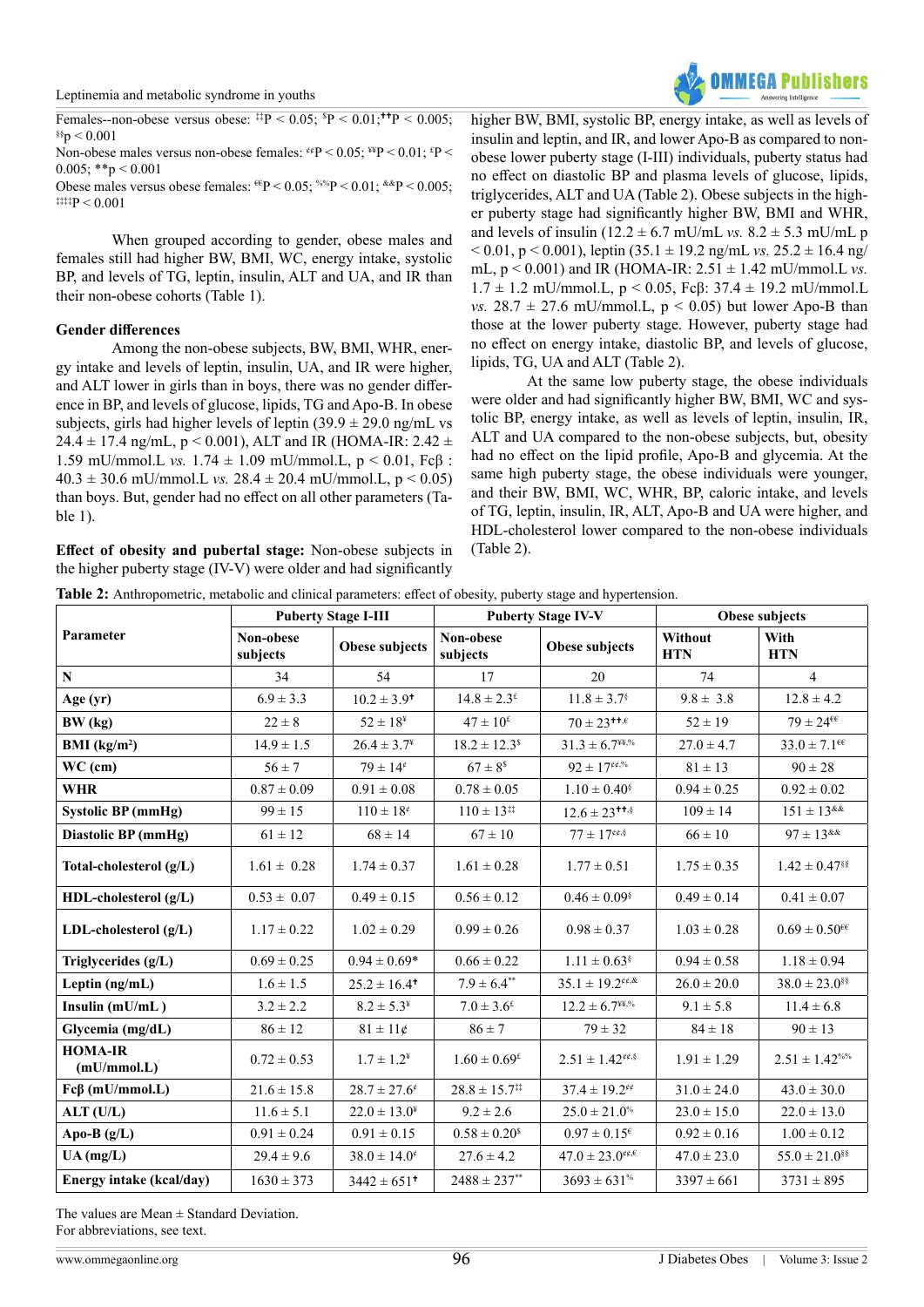#### Leptinemia and metabolic syndrome in youths



#### Statistical significance:

Puberty stage I-III--non-obese versus obese individuals: \*P < 0.05;  $P < 0.01$ ; \*P < 0.005; \*P < 0.001 Puberty stage IV-V--non-obese versus obese individuals:  $P < 0.05$ ;  $P < 0.01$ ;  $P > 0.005$ ;  $P < 0.001$ Non-obese subjects--puberty stage I-III versus stage IV-V:  $^{14}P < 0.05$ ;  $^{8}P < 0.01$ ;  $^{4}P < 0.005$ ;  $^{*}P < 0.001$ Obese subjects--puberty stage I-III versus stage IV-V:  $\frac{\text{#P}}{9}$  < 0.05; \frac{\math}\$P < 0.005} \text{D}\$P < 0.005} Obese non-hypertensive's versus hypertensive's:  $\frac{\text{N}}{2} < 0.05$ ;  $\frac{\text{C}}{2} < 0.01$ ;  $\frac{\text{N}}{2} < 0.005$ ;  $\frac{\text{A}}{2} < 0.001$ 

**Table 3:** Anthropometric, metabolic and clinical parameters effect of puberty stage, obesity and gender.

|                             |                    |                              | Puberty Stage I-III           |                                                       | Puberty Stage IV-V                        |                               |                               |                                                                            |  |  |
|-----------------------------|--------------------|------------------------------|-------------------------------|-------------------------------------------------------|-------------------------------------------|-------------------------------|-------------------------------|----------------------------------------------------------------------------|--|--|
| Parameter                   | Non-Obese<br>Males | Obese<br>Males               | Non-obese<br>Females          | Obese Fe-<br>males                                    | Non-obese<br>Males                        | Obese<br>Males                | Non-obese<br>Females          | Obese<br>Females                                                           |  |  |
| N                           | 18                 | 38                           | 16                            | 15                                                    | $\overline{3}$                            | 8                             | 14                            | 9                                                                          |  |  |
| Age (yr)                    | $6.3 \pm 3.5$      | $10.7 \pm 3.3^{\circ}$       | $7.5 \pm 3.0$                 | $8.5 \pm 4.9$ <sup>§,£</sup>                          | $14.5 \pm 1.8$ sss                        | $10.8 + 3.2$                  | $14.9 \pm 2.5$ <sup>eee</sup> | $11.9 + 4.3$                                                               |  |  |
| BW (kg)                     | $19 \pm 6$         | $56\pm17^{\textnormal{g}}$   | $24 \pm 10$                   | $44{\pm}18^{{\epsilon},\!\epsilon\!\cdot\! \epsilon}$ | $47 \pm 10^{sss}$                         | $77\pm23$ \$\$\$,66           | $47{\pm}11^{\text{ecc}}$      | $71\pm25\%$ %%,\$\$                                                        |  |  |
| BMI $(kg/m2)$               | $14.8 \pm 1.7$     | $26.6 \pm 3.9^{\frac{1}{4}}$ | $15.0 \pm 1.4$                | $25.8 \pm 3.5$ %, **                                  | $17.3 \pm 0.5$ &&&                        | 29.0±4.2§§§,&&                | 18.4±2.5***                   | $33.3 \pm 8.8$ eee,ss                                                      |  |  |
| <b>BMI</b> z-score          | $-1.1 \pm 1.6$     | $3.7 \pm 1.3$ <sup>¢</sup>   | $-0.8 + 0.9$                  | $4.4 \pm 1.7$ %                                       | $-1.2 \pm 1.0$                            | $1.6 \pm 1.7$                 | $-0.4 \pm 1.2$                | $4.8 \pm 3.2$ <sup>£££</sup>                                               |  |  |
| WC (cm)                     | $53 \pm 6$         | $80 \pm 14^{\circ}$          | $60\pm8$                      | $78\pm13$ \$,¢¢                                       | $71 \pm 14$                               | $91 \pm 19$                   | $66 \pm 8$                    | 92±17###                                                                   |  |  |
| <b>WHR</b>                  | $0.89 \pm 0.11$    | $0.92 \pm 0.08$              | $0.86 \pm 0.08$               | $0.87{\pm}0.04$                                       | $0.83 \pm 0.11$                           | $0.91 \pm 0.06$               | $0.77 \pm 0.04$ <sup>££</sup> | $1.32 \pm 0.55$ <sup>‡‡‡‡</sup>                                            |  |  |
| Systolic BP<br>(mmHg)       | 98±19              | $111 \pm 18*$                | $100 \pm 12$                  | $103 \pm 20$ <sup>ee</sup>                            | $120 \pm 16$ &&&                          | 127±27 \$\$                   | $107 \pm 11***$               | $124\pm18^{\epsilon\epsilon\epsilon,\ddag\ddag\ddag\ddag}$                 |  |  |
| Diastolic BP<br>(mmHg)      | $59 \pm 16$        | $69 \pm 13*$                 | $62 + 7$                      | $65\pm16$ <sup>£</sup>                                | $73 \pm 32$ &&&                           | $76 \pm 17$                   | $66 \pm 10$                   | $78 + 18$                                                                  |  |  |
| Total-chol<br>(g/L)         | $1.64 \pm 0.31$    | $1.74 \pm 0.38$              | $1.59 \pm 0.24$               | $1.73 \pm 0.39$                                       | $1.43 \pm 0.14$                           | $1.91 \pm 0.55$               | $1.66 \pm 0.29$               | $1.61 \pm 0.43$                                                            |  |  |
| HDL-chol<br>(g/L)           | $0.54 \pm 0.06$    | $0.48 + 0.16$                | $0.51 \pm 0.07$               | $0.51 \pm 0.15$                                       | $0.49 \pm 0.09$                           | $0.45 \pm 0.08$               | $0.59 \pm 0.12$               | $0.47 \pm 0.12$                                                            |  |  |
| LDL-chol<br>(g/L)           | $1.24 \pm 0.27$    | $1.03 \pm 0.31$              | $1.11 \pm 0.14$               | $1.00 \pm 0.25$                                       | $0.91 \pm 0.19$                           | $1.05 \pm 0.27$               | $1.01 \pm 0.29$               | $0.89 \pm 0.47$                                                            |  |  |
| Triglycerides<br>(g/L)      | $0.66 \pm 0.21$    | $0.90 \pm 0.55$              | $0.72 \pm 0.29$               | $1.05 \pm 0.98^{\mathrm{g}}$                          | $0.54 \pm 0.26$                           | 1.25±0.78 \$                  | $0.69 \pm 0.22$               | $0.95 \pm 0.36$                                                            |  |  |
| Leptin<br>(ng/mL)           | $1.05 \pm 0.77$    | $23.9 \pm 13.5$ <sup>+</sup> | $2.1 \pm 1.8$ <sup>‡‡</sup>   | 28.8±22.5 <sup>&amp;,++</sup>                         | $0.80 \pm 0.20$ &&&                       | $25.0 \pm 10.4$ %%            | $9.5 \pm 6.0$ eeee            | $47.4 \pm 20.8$ %%%££,¢¢¢,                                                 |  |  |
| Insulin<br>(mU/mL)          | $2.3 \pm 1.4$      | $7.7 \pm 4.3^*$              | $4.1 \pm 2.6$                 | $9.1 \pm 7.2^{\epsilon,\epsilon}$                     | $4.3 \pm 1.9$ & & &                       | $11.1\pm5.8$ §§§§.§§          | $7.6 \pm 3.7******$           | $13.5 \pm 7.7^{\epsilon\epsilon\epsilon,\ddagger\ddagger\ddagger\ddagger}$ |  |  |
| Glycemia<br>(mg/dL)         | $83\pm9$           | $86 + 9$                     | $88 \pm 13$                   | $85 \pm 13$                                           | $87 + 5$                                  | $72 \pm 18$ §§§               | $85 + 5$                      | $90 \pm 11$                                                                |  |  |
| HOMA-IR<br>(mU/mol.L)       | $0.81 \pm 0.32$    | $1.68 \pm 1.01^*$            | $0.92 \pm 0.62$               | $1.93 \pm 1.61^{\epsilon,\epsilon}$                   | $0.93 \pm 0.43$                           | $2.04 \pm 1.02$ <sup>ee</sup> | $1.77 \pm 0.65$ ****,***      | $2.97 \pm 1.66$ <sup>eee</sup> ####                                        |  |  |
| $Fc\beta$ (mU/<br>mmol.L)   | $21.6 \pm 5.8$     | $25.7 \pm 19.5$ *            | $12.9 \pm 10.2$ <sup>\$</sup> | $33.8 \pm 30.9^{\epsilon,\epsilon}$                   | $14.3 \pm 7.9$ <sup>&amp;&amp;&amp;</sup> | 33.6±20.7€€                   | $32.4 \pm 15.1$ exer.***      | $41.5{\pm}17.6^{\text{111},\text{eff}}$                                    |  |  |
| ALT (U/L)                   | $18.0 \pm 5.1$     | $23.0 \pm 13.0^{\circ}$      | $9.2 \pm 3.9$ <sup>**</sup>   | $22.1 \pm 13.0^{\% ,\ell \notin}$                     | $9.3 \pm 3.2$ &&&                         | $30.0 \pm 28.0$ <sup>ee</sup> | $9.1 \pm 2.6$                 | $17.0 \pm 8.9$ \$\$.                                                       |  |  |
| Apo-B (g/L)                 | $0.83 \pm 0.29$    | $0.93 \pm 0.15$              | $1.00 \pm 0.16$               | $0.87 \pm 0.16$                                       | $0.77 \pm 0.16$                           | $0.97 \pm 0.11$               | $0.53 \pm 0.20***$            | $0.96\pm0.20$<br>:::::                                                     |  |  |
| $UA$ (mg/L)                 | $30.0 + 9.0$       | $39.1 \pm 15.3*$             | $28.8 \pm 10.1$               | $35.4 \pm 9.0$                                        | $33.5 \pm 5.5$                            | 55.6±24.9888.88               | $26.2 \pm 2.6***$             |                                                                            |  |  |
| Energy intake<br>(kcal/day) | 1563±390           | 3478±685*                    | $1705 \pm 350$                | 3347±561 <sup>&amp;,++</sup>                          | 2457±183sss                               | 3940±469%%                    | 2496±253 <sup>¥¥¥¥</sup>      | 3419± 698###                                                               |  |  |

The values are Mean  $\pm$  Standard Deviation.

For abbreviations see text.

Statistical significance:

Puberty stage I-III--non-obese versus obese males:\*P < 0.05;  $P$  < 0.01;  $P$  < 0.005;  $P$  < 0.001

Puberty stage I-III--non-obese versus obese females:  $P < 0.05$ ;  $P < 0.01$ ;  $P > 0.005$ ;  $P < 0.001$ 

Puberty stage I-III--non-obese males versus non-obese females:  $\frac{\text{#P}}{\text{#P}}$  < 0.05;  $\frac{\text{SP}}{\text{P}}$  < 0.01

Puberty stage I-III--obese males versus obese females:  ${}^{\epsilon}P$  < 0.05; \*\*P < 0.01;  ${}^{\epsilon\epsilon}P$  < 0.005; \*\*P < 0.0001

Puberty stage IV-V--non-obese versus obese males:  $\frac{\text{N}}{2}$  < 0.05;  $\frac{\text{C}}{2}$  < 0.01;  $\frac{\text{N}}{2}$  < 0.005;  $\frac{\text{N}}{2}$  < 0.001

Puberty stage IV-V--non-obese versus obese females:  $\frac{1}{2}$   $\frac{1}{2}$   $\frac{1}{2}$   $\frac{1}{2}$   $\frac{1}{2}$   $\frac{1}{2}$   $\frac{1}{2}$   $\frac{1}{2}$   $\frac{1}{2}$   $\frac{1}{2}$   $\frac{1}{2}$   $\frac{1}{2}$   $\frac{1}{2}$   $\frac{1}{2}$   $\frac{1}{2}$   $\frac{1}{2}$   $\frac{1}{2}$ 

Puberty stage IV-V--non-obese males versus non-obese females:\*\*\*P < 0.05

Puberty stage IV-V--obese males versus obese females:  $\frac{\text{#F}}{P}$  < 0.05;  $\frac{\text{#F}}{P}$  < 0.01;  $\frac{\text{#F}}{P}$  < 0.005

Obese males--puberty stage I-III versus stage IV-V: §§§ $P$  < 0.05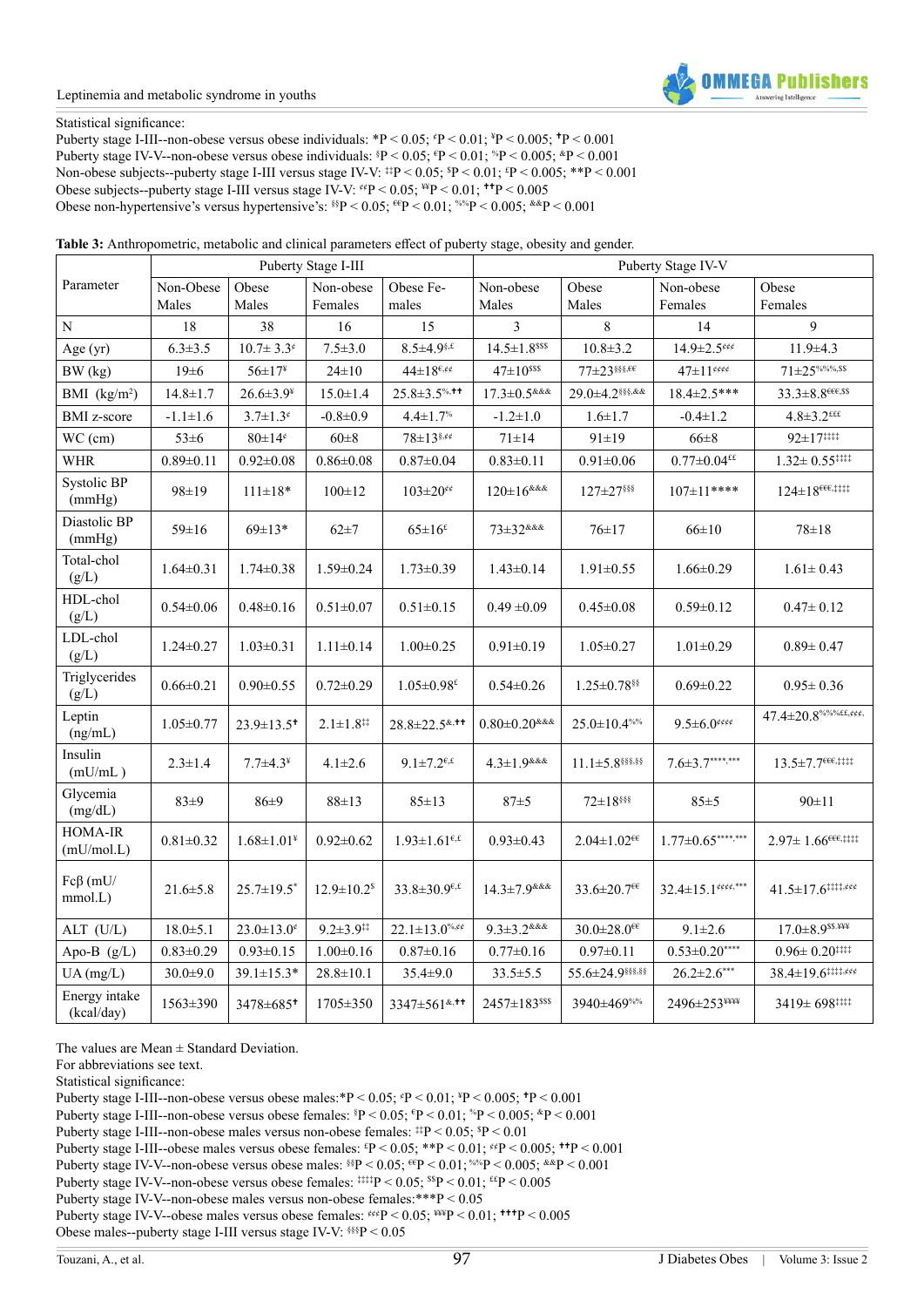

Obese females--puberty stage I-III versus stage IV-V:  $^{66}P$  < 0.05;  $^{%6\%P}$  $< 0.01$ 

Non-obese males--puberty stage I-III versus stage IV-V: &&&P < 0.05;  $\text{#}\{\text{#}\}$  = 0.01;  $\text{#}\{589\}$  = 0.005

Non-obese females--puberty stage I-III versus stage IV-V:  $\text{f\textsc{tf}}$ P < 0.05; \*\*\*\*P < 0.01;  $\frac{\text{eV}}{\text{eV}}$  < 0.005;  $\frac{\text{W}}{\text{H}}$  < 0.001

**Effect of obesity, gender and stage of puberty:** In the lower puberty stage group, both the obese boys and girls were older and had significantly higher BW, BMI, WC, BP, energy intake, levels of leptin  $(28.8 \pm 22.5 \text{ ng/mL vs. } 23.9 \pm 13.5 \text{ ng/}$ mL, p < 0.001), insulin (9.1 ± 7.2 mU/mL *vs.* 7.7 ± 4.3 mU/ mL, p < 0.05), IR (HOMA-IR:1.93 ± 1.61 mU/mmol.L *vs.* 1.68  $\pm$  1.01 mU/mmol.L, p < 0.05, Fc $\beta$ : 3.8  $\pm$  30.9 mU/mmol.L *vs.*  $25.7 \pm 19.5$  mU/mmol.L,  $p < 0.05$ ) compared to the respective non-obese cohorts, but, there was no effect of obesity on WHR, lipids, glycemia and Apo-B levels (Table 3).

In the higher puberty stage group, the obese males had higher values for BW, BMI, energy intake, levels of leptin (47.4  $\pm$  20.8 ng/mL *vs.* 25.0  $\pm$  10.4 ng/mL, p < 0.001), insulin (11.1  $\pm$ 5.8 ng/mL vs  $4.3 \pm 1.9$  ng/mL,  $p < 0.05$ ), IR (HOMA-IR : 2.04  $\pm$  1.02 mU/mmol.L *vs.* 0.93  $\pm$  0.43 mU/mmol.L,  $p < 0.01$ , Fc $\beta$ : 33.6  $\pm$  20.7 mU/mmol.L *vs.* 14.3  $\pm$  7.9 mU/mmol.L, p < 0.01), ALT  $(30.0 \pm 28.0 \text{ U/L} \text{ vs. } 9.3 \pm 3.2 \text{ U/L}, \text{p} < 0.01)$  and UA (55.6)  $\pm$  24.9 mg/L *vs.* 33.5  $\pm$  5.5 mg/L, p < 0.05) than the non-obese males, there was no effect of obesity on other parameters. The obese girls in the higher puberty stage had higher values of BW, BMI, WC, WHR, systolic BP, energy intake, levels of leptin  $(47.4 \pm 20.8 \text{ ng/mL vs. } 9.5 \pm 6.0 \text{ ng/mL}, p < 0.001)$ , insulin (13.5)  $\pm$  7.7 ng/mL vs 7.6  $\pm$  3.7, p < 0.05), IR (HOMA-IR: 2.97  $\pm$  1.66 mU/mmol.L *vs.*  $1.77 \pm 0.65$  mU/mmol.L,  $p < 0.05$ ,  $Fc\beta : 41.5 \pm 1.5$ 17.6 mU/mmol.L *vs.* 32.4 ± 15.1 mU/mmol.L, p < 0.05), ALT

 $(17.0 \pm 8.9 \text{ U/L vs. } 9.1 \pm 2.6 \text{ U/L}, p < 0.01)$ , UA  $(38.4 \pm 19.6$ mg/L *vs.*  $26.2 \pm 2.6$  mg/L,  $p < 0.05$ ), and Apo-B  $(0.96 \pm 0.20)$ g/L *vs.*  $0.53 \pm 0.20$  g/L,  $p \le 0.05$ ) compared to their non-obese cohorts (Table 3).

Non-obese males at a higher puberty stage were older, heavier, and had higher BMI, WC, BP, energy intake and insulin, and lower levels of leptin, Fcβ and ALT than those at lower puberty stage. The non-obese females in the higher puberty stage were older, heavier and had higher BMI, energy intake, leptin, insulin, IR and lower Apo-B levels than those in the lower puberty stage (Table 3).

In obese youths, the effect of puberty stage was less marked: only BW, BMI, systolic BP and UA were higher in both boys and girls at the higher puberty stage compared to those at the lower puberty stage: all other parameters were not affected (Table 3).

**Effect of hypertension:** In addition to the elevated BP, individuals with HTN had higher BW, BMI, IR and UA levels compared to normotensive subjects, other parameters were not different (Table 2).

#### **Correlation of leptin levels and body mass index with some components of the metabolic syndrome**

In the total population, leptin levels were highly correlated with BMI ( $p < 0.001$ ), WC ( $p < 0.01$ ), total-cholesterol  $(p < 0.01)$ , TG  $(p < 0.001)$ , Apo-B  $(p < 0.01)$ , insulin  $(p < 0.001)$ , BP ( $p < 0.01$ ), HOMA-IR ( $p < 0.001$ ), and UA ( $p < 0.001$ ). In obese subjects, all correlations were significant except for BP. The BMI was correlated with BP, WC, and UA in obese male and female subjects (Table 4).

| <b>Correlation of leptin</b>    | BMI                  |                  | <b>WC</b>           |              | <b>Systolic BP</b> |                | <b>Diastolic BP</b>      |              | <b>Cholesterol</b> |              |
|---------------------------------|----------------------|------------------|---------------------|--------------|--------------------|----------------|--------------------------|--------------|--------------------|--------------|
| levels with:                    | $All*$               | Obese $\epsilon$ | All                 | <b>Obese</b> | All                | <b>Obese</b>   | All                      | <b>Obese</b> | All                | <b>Obese</b> |
| $\mathbb{R}^2$                  | 0.49                 | 0.25             | 0.24                | 0.07         | 0.08               | 0.03           | 0.07                     | 0.04         | 0.08               | 0.06         |
| $\bf{R}$                        | 0.700                | 0.495            | 0.493               | 0.270        | 0.284              | 0.182          | 0.268                    | 0.201        | 0.289              | 0.249        |
| P                               | 0.000                | 0.000            | 0.002               | 0.017        | 0.002              | 0.114          | 0.003                    | 0.082        | 0.001              | 0.026        |
| <b>Correlation of leptin</b>    | <b>Triglycerides</b> |                  | $\bf Apo-B$         |              | Insulin            |                | <b>HOMA-IR</b>           |              | UA                 |              |
| levels with:                    | All                  | <b>Obese</b>     | All                 | <b>Obese</b> | All                | <b>Obese</b>   | All                      | <b>Obese</b> | All                | <b>Obese</b> |
| $\mathbb{R}^2$                  | 0.17                 | 0.11             | 0.09                | 0.08         | 0.36               | 0.23           | 0.34                     | 0.23         | 0.10               | 0.01         |
| $\bf{R}$                        | 0.408                | 0.330            | 0.295               | 0.286        | 0.603              | 0.480          | 0.586                    | 0.481        | 0.317              | 0.112        |
| P                               | 0.000                | 0.003            | 0.006               | 0.024        | 0.000              | 0.000          | 0.000                    | 0.000        | 0.000              | 0.330        |
|                                 | <b>Systolic BP</b>   |                  | <b>Diastolic BP</b> |              | <b>WC</b>          |                |                          |              | UA.                |              |
| <b>Correlation of BMI with:</b> | All                  | <b>Obese</b>     | All                 | <b>Obese</b> | Obese boys $*$     |                | Obese girls <sup>+</sup> | Obese boys   | Obese girls        |              |
| $\mathbf{R}^2$                  | 0.32                 | 0.40             | 0.19                | 0.23         | 0.15               | 0.36           |                          | 0.19         | 0.26               |              |
| R                               | 0.568                | 0.696            | 0.439               | 0.484        | 0.390              | 0.597          |                          | 0.437        | 0.514              |              |
| P                               | 0.000                | 0.000            | 0.000               | 0.000        | 0.004              | 0.002<br>0.001 |                          | 0.012        |                    |              |

**Table 4:** Correlation of leptin levels and Body Mass Index (BMI) with components of the metabolic syndrome.

\*All = all subjects (n = 133); \*Obese = obese subjects (n = 82); \*obese boys (n = 55);  $\text{t}$  obese girls (n = 27)

 $R =$  Pearson correlation coefficient; for other abbreviations, see text

#### **Prevalence of metabolic syndrome in obese youths**

The prevalence of MetS in obese children and adolescents was 10.75% (NHANES ATP III criteria) and 16.21% (WHO-EGIR criteria).

### **Discussion**

Obesity and its associated MetS and CV- risk factors, such as dyslipidemia, high BP, and IR, have been increasing in children and adolescents<sup>[\[8,9,29-32\]](#page-7-0)</sup>. Childhood-onset overweight/ obesity can be a precursor to  $T_2DM$ , CV disease, HTN, stroke, osteoarthritis, etc., contributing to an earlier onset of overall morbidity and mortality<sup>[\[14,30\]](#page-7-4)</sup>.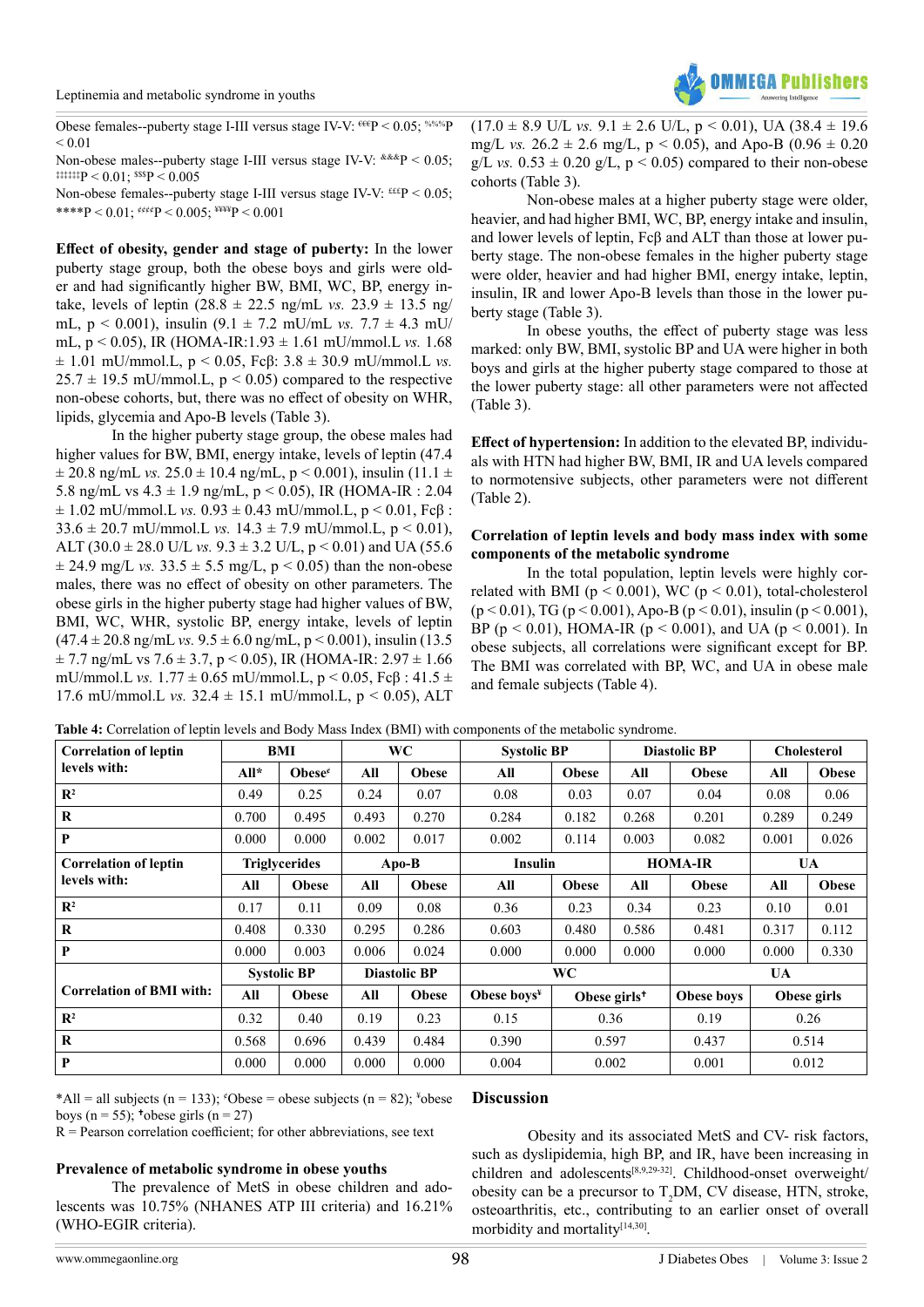Leptinemia and metabolic syndrome in youths



In the present study, obesity in children and adolescents was associated with higher levels of several MetS components, including BP, insulin, IR, total-cholesterol, TG, leptin, ALT and UA, and lower levels of HDL-cholesterol. Previous studies have also reported a higher frequency of MetS components: elevated BP, total cholesterol, LDL-cholesterol, TG, insulin, IR, ALT, and UA, and low concentration of HDL-cholesterol<sup>[\[12,13,31,32\]](#page-7-16)</sup> in obese versus non-obese youths. In the present study, BMI was correlated only with WC, BP and UA, but obesity had no effect on levels of Apo-B, LDL-cholesterol, and glucose. Thus, obesity, *per se*, did not contribute to the elevated levels of all the measured components of MetS. Leptin, a crucial hormone in energy homeostasis playing an important role in the pathogenesis of obesity, is related to several components of MetS[\[11,33\]](#page-7-2).

In this study, leptin levels in obese youths were several-fold higher than in non-obese cohorts, as has been report-ed previously in adults and children by us and others<sup>[\[11,32,34,35\]](#page-7-2)</sup>. Leptin levels were strongly correlated with indices of obesity (BMI and WC) in the whole group as well as in obese youths. However, a previous study<sup>[\[36\]](#page-7-17)</sup> reported no correlation between leptin levels and BMI in obese youths, suggesting ethnic differences[\[37\]](#page-7-18).

There was a significant effect of gender on the components of MetS in non-obese individuals, in that, the girls had higher levels of leptin, insulin, and IR, and lower levels of ALT and UA than in boys, however, gender had no effect on the values of BP, glucose, lipids, TG and Apo-B. In obese subjects, only the levels of leptin and IR were higher in girls compared to boys, otherwise, gender had no effect on all other parameters. Higher levels of leptin<sup>[\[34,35\]](#page-7-19)</sup>, TG<sup>[\[36\]](#page-7-17)</sup> and IR<sup>[\[37\]](#page-7-18)</sup> and lower levels of ALT<sup>[\[38\]](#page-7-20)</sup> have previously been reported in females compared to males.

The stage of puberty had a marked influence on certain components of MetS, as both the non-obese and obese individuals in the higher puberty stage had significantly higher values for BMI, systolic BP, insulin, leptin, and IR compared to those at lower puberty stage, however, puberty status had no effect on diastolic BP, glucose, lipids, TG, UA and ALT.

UA is an important (non-traditional) component of MetS and is associated with several CV risk factors, such as high BP, high WC<sup>[\[39,40\]](#page-7-21)</sup>, and the risk of diabetes<sup>[\[41\]](#page-7-22)</sup>. In our cohort, UA levels were higher in obese boys at the higher puberty stage, and were associated with higher leptin, insulin and IR levels compared to younger obese boys at a lower puberty stage. At puberty, the higher UA in obese individuals was associated with higher WC, BP, TC, TG, leptin, IR, and with lower HDL-C compared to non-obese cohorts.

In the present study, leptin levels were lower in older non-obese boys at a higher puberty stage as compared to the younger ones at a lower puberty stage. In contrast, leptin levels were much higher in older girls at a higher puberty stage as compared to the younger ones at the lower puberty stage. In obese boys, the puberty stage did not influence leptin levels, but, in obese girls, higher puberty stage was associated with higher leptin levels compared to obese females at a lower puberty stage. In adolescents, leptin levels gradually rose with age prior to puberty, suggesting a role of leptin in triggering puberty. However, there is a sexual dimorphism in leptin levels as youths progress towards puberty, in that, leptin levels in boys increased and then decreased with increasing age, while in girls the levels kept on increasing with age $[42]$ , the lower leptin levels in pubertal stage

boys may be due to the suppressive effect of androgens[\[42\]](#page-7-23). Our results are in agreement with previous findings of higher leptin levels in pubertal obese girls than in prepubertal obese girls<sup>[\[35\]](#page-7-24)</sup> and decrease in leptin levels after the onset of puberty in boys, but an increase in girls[\[35\]](#page-7-24).

In this study, plasma leptin concentrations in the total population were correlated with BMI, WC, BP, total-cholesterol, TG, Apo-B, Insulin, IR and UA. Previous studies have also reported correlation of leptin levels with BMI, BP, WC, TG, IR and UA<sup>[\[17,34,43\]](#page-7-25)</sup>. Hyperleptnemia may indicate leptin resistance<sup>[\[33\]](#page-7-26)</sup> as well as IR[\[44\]](#page-7-27), and it could be a predictor for the development of MetS and CV disease in adulthood. Thus, measurement of leptin levels may be helpful in identifying youths at risk of developing these disorders.

The findings that up to 16.2% of the obese youths have MetS is disturbing, because these individuals are at high risk of developing  $T_2DM$  and CV disease. Previous studies also report high prevalence of MetS in obese youths (19% -31%)<sup>[31,32]</sup>, the variation in the prevalence may be due to differences in the criterion used for diagnosing MetS and the ethnicity of the population[\[45\].](#page-7-29) Early identification of youths with MetS may be useful in predicting future development of CV disease and  $T_2DM$ , as well as, implementing strategies, such as lifestyle modification and/ or clinical intervention to manage overweight during childhood with the ultimate goal of preventing the development of  $T_2DM$ and CV disease in adulthood.

# **Conclusions**

There was an association of obesity with several (conventional and non-conventional) components of MetS, including high levels of BP, insulin, IR, total-cholesterol, TG, leptin, ALT and UA, and lower levels of HDL-cholesterol. Like in the adults[\[11\]](#page-7-2), leptin levels were correlated with several components of MetS, including BMI, WC, BP, total-cholesterol, TG, Apo-B, insulin, IR and UA, both in children and adolescents. There was significant effect of obesity, gender and pubertal age on leptin levels. Measurement of leptin levels in youths may be useful in predicting the development of MetS and CV disease in later life. Detecting youths with the MetS may be helpful in identifying those who are at risk for  $T_2DM$  and CV disease and in preventive measures may be able protect them from development of metabolic and cardiac disorders in the future.

**Conflict of Interest Disclosures:** None

# **References**

<span id="page-6-0"></span>1. [Ng, M., Fleming, T., Robinson, M., et al. Global, regional, and na](https://www.ncbi.nlm.nih.gov/pubmed/24880830)[tional prevalence of overweight and obesity in children and adults](https://www.ncbi.nlm.nih.gov/pubmed/24880830) [during 1980–2013: asystematicanalysis for the Global Burden of Dis](https://www.ncbi.nlm.nih.gov/pubmed/24880830)[ease Study 2013. \(2014\) Lancet 384 \(9945\): 766-781.](https://www.ncbi.nlm.nih.gov/pubmed/24880830)

2. [Ogden, C.L., Carroll, M.D., Kit, B.K., et al. Prevalence of child](https://www.ncbi.nlm.nih.gov/pubmed/24570244)[hood and adult obesity in the United States, 2011-2012. \(2014\) JAMA](https://www.ncbi.nlm.nih.gov/pubmed/24570244) [311\(8\): 806-814.](https://www.ncbi.nlm.nih.gov/pubmed/24570244)

<span id="page-6-1"></span>5. [Zheng, H., Tumin, D., Qian, Z. Obesity and mortality risk: New](https://www.ncbi.nlm.nih.gov/pubmed/24013201) [findings from Body Mass Index Trajectories. \(2013\) Am J Epidemiol](https://www.ncbi.nlm.nih.gov/pubmed/24013201)

<sup>3.</sup> [Obesity and overweight. \(2016\) World health organization.](http://www.who.int/mediacentre/factsheets/fs311/en/) 

<sup>4.</sup> [NCD Risk factor Collaboration \(NCD-RisC\). Trends in adult body](https://www.ncbi.nlm.nih.gov/pubmed/27115820)[mass index in 200 countries from 1975 to 2014: a pooled analysis of](https://www.ncbi.nlm.nih.gov/pubmed/27115820) [1698 population-based studies with 19.2 million participants. \(2016\)](https://www.ncbi.nlm.nih.gov/pubmed/27115820) [Lancet 387\(10026\): 1377-1396.](https://www.ncbi.nlm.nih.gov/pubmed/27115820)